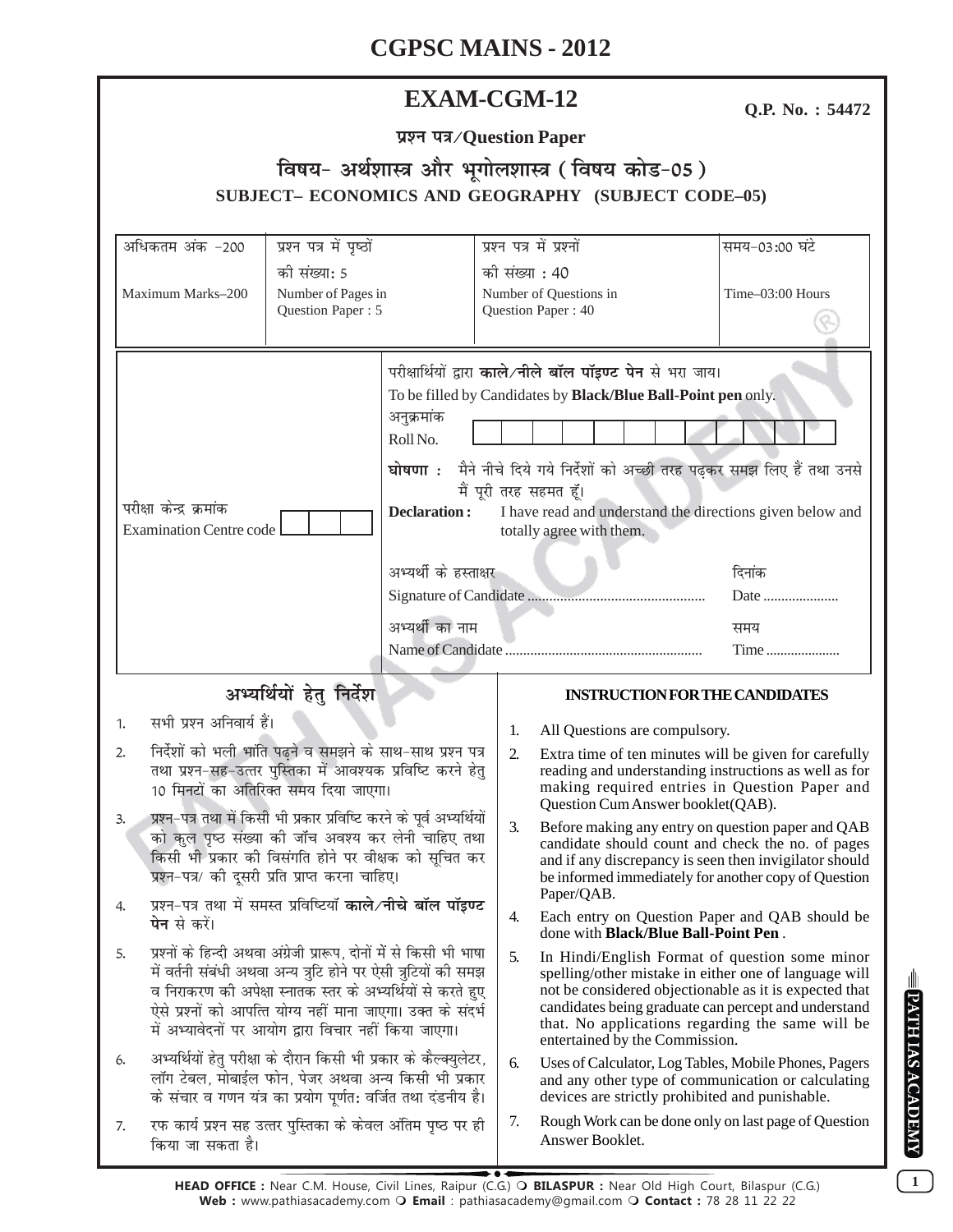#### खण्ड-1 SECTION-1 (उत्तर की शब्द सीमा-30, अंक-02)

#### भाग $-1$

- कारक लागत पर सकल घरेलू उत्पाद क्या है?  $\mathbf{1}$ . What is Gross Domestic Product at factor cost?
- 'रिवर्स रेपो रेट' से आप क्या समझते हैं?  $\mathfrak{D}$ What do you mean by Reverse Repo Rate'?
- 'नगद कोष अनुपात' तथा 'वैधानिक तरलता अनुपात' में क्या अंतर है? 3. What is the difference between 'Cash Reserve Ratio' and 'Statutory Liquidity Ratio'?
- 'समावेशी विकास' क्या है?  $4.$ What is 'Inclusive Growth'?

#### भाग $-2$

- तीव्र वृद्धि दर और सतत् वृद्धि दर में क्या अंतर है?  $\mathbf{1}$ What is the difference between rapid growth and sustainable growth?
- अधोसंरचना एवं प्रमुख उद्योग (कोर इंडस्ट्री) में क्या अंतर है?  $\overline{2}$ . What is the difference between infrastructure and core industry?
- 'हरित वातावरण कोष' क्या है?  $\mathcal{F}$ What is 'Green Climate Fund'?
- 'मिश्रित कषि' का क्या अर्थ है?  $\overline{4}$ . What is meant by 'Mixed Farming'?

#### भाग $-3$

- छत्तीसगढ राज्य की स्थिति व विस्तार को बताइए।  $1<sub>1</sub>$ Describe the location and extent of Chhattisgarh State.
- छत्तीसगढ की प्रमुख नदियों के नाम एवं लम्बाई लिखिए।  $\overline{2}$ . Write the name and length of main rivers of the Chhattisgarh.
- छत्तीसगढ़ के राष्ट्रीय उद्यानों का उल्लेख कीजिए।  $\mathcal{R}$ Mention the National Parks of Chhattisgarh.
- छत्तीसगढ़ राज्य में शिशुमृत्यु दर के कारण का वर्णन कीजिए।  $4.1$ Describe the causes of infant death rate in Chhattisgarh State.

#### भाग -4

- 'मुख्यमंत्री ज्ञान प्रोत्साहन योजना' क्या है?  $\mathbf{1}$ 
	- What is 'Chief Minister Knowledge Promotion Scheme'?
- छत्तीसगढ़ में 'विशेष पिछड़ी जनजाति अभिकरण' का गठन क्यों किया गया है?  $\overline{2}$ . Why 'Special Backward Tribes Agency' is constituted in Chhattisgarh?
- छत्तीसगढ़ में 'कन्या साक्षरता प्रोत्साहन योजना' क्या है? 3. What is 'Girls Literacy Promotion Scheme' in Chhattisgarh?
- 'सामाजिक पिछडापन' के आशय को स्पष्ट कीजिए।  $\overline{4}$ . Clarify the concept of 'Social Backwardness'.

 $\overline{2}$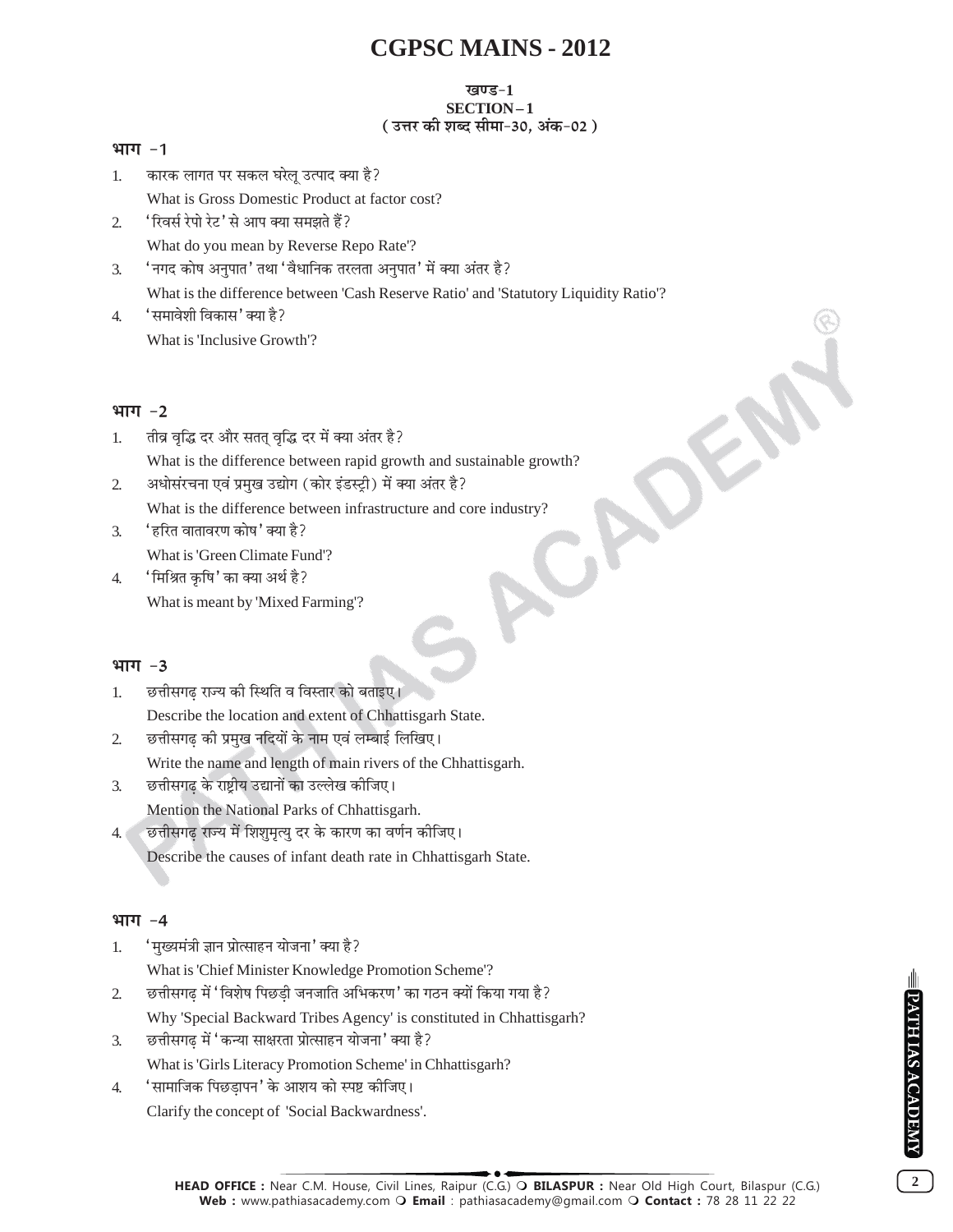#### भाग $-5$

- न्यूनतम समर्थन मूल्य क्या है?  $\mathbf{1}$ . What is minimum support price?
- छत्तीसगढ की नई औद्योगिक नीति को बताइये।  $\overline{2}$ State the new Industrial Policy of Chhattisgarh.
- छत्तीसगढ़ में वन पर आधारित उद्योगों की विवेचना कीजिए। 3. Discuss the forest based Industries in Chhattisgarh.
- छत्तीसगढ में शाकम्भरी योजना बताइये।  $\overline{4}$ . State Shakambari Yojana in Chhattisgarh.

#### <u>ਸ਼ਕਾਰ – 2</u> SECTION-2 ( उत्तर की शब्द सीमा-60. अंक-04 )

#### भाग -1

- भारत में 'पूंजी-निर्माण' का सबसे बडा स्रोत क्या है? उसमें कौन से क्षेत्र योगदान करते हैं?  $\overline{5}$ Which is the largest source of 'Capital-formation' in India's economy? Which sectors contribute in that?
- भारत की 'सकल घरेलू उत्पाद' की बदलती संरचना एवं आर्थिक समृद्धि की प्रवृत्तियों की संक्षिप्त व्याख्या कीजिए। 6. Explain briefly the changing 'Composition of Gross Domestic Product' and trends of economic growth of India.

#### भाग $-2$

- 'प्राथमिक घाटा' क्या है? इसे मापने की आवश्यकता क्यों है?  $\overline{5}$ . What is 'Primary Deficit'? Why there is need for its measurement?
- भगवती कमेटी (1973) के अनुसार बेरोजगारी को मापने की क्या धारणायें हैं? 6. According to Bhagawati Committee (1973), what are the methods for measuring the unemployment?

#### भाग $-3$

छत्तीसगढ में नगरीकरण की प्रवृत्ति पर प्रकाश डालिए। 5.

Throw light on the trends of urbanization in Chhattisgarh.

छत्तीसगढ प्रदेश की मिटिटयों को स्थानीय आधार पर वर्गीकृत कीजिए।

Classify the soils of Chhattisgarh region on local basis.

#### भाग $-4$

6.

' समेकित बाल विकास सेवा परियोजना' से आप क्या समझते हैं? इसके अन्तर्गत कौन–कौन सी सेवाएँ छत्तीसगढ़ सरकार द्वारा प्रदान की जाती  $5<sub>1</sub>$ हें?

What do you understand by 'Integrated Child Development Service Project'? Which services are provided by Government of Chhattisgarh under it?

अनुसूचित जनजाति वर्ग के लोगों के पिछडेपन के कारणों की व्याख्या कीजिए। 6. Explain the causes of social backwardness of Scheduled Tribes.

#### भाग $-5$

छत्तीसगढ में कृषि क्षेत्र न्यून उत्पादन के कारणों की विवेचना कीजिए।  $\overline{5}$ .

Discuss the causes of low production of agriculture sector in Chhattisgarh.

छत्तीसगढ के वनोत्पाद संरचना को बताइये। 6.

State the structure of forest output in Chhattisgarh.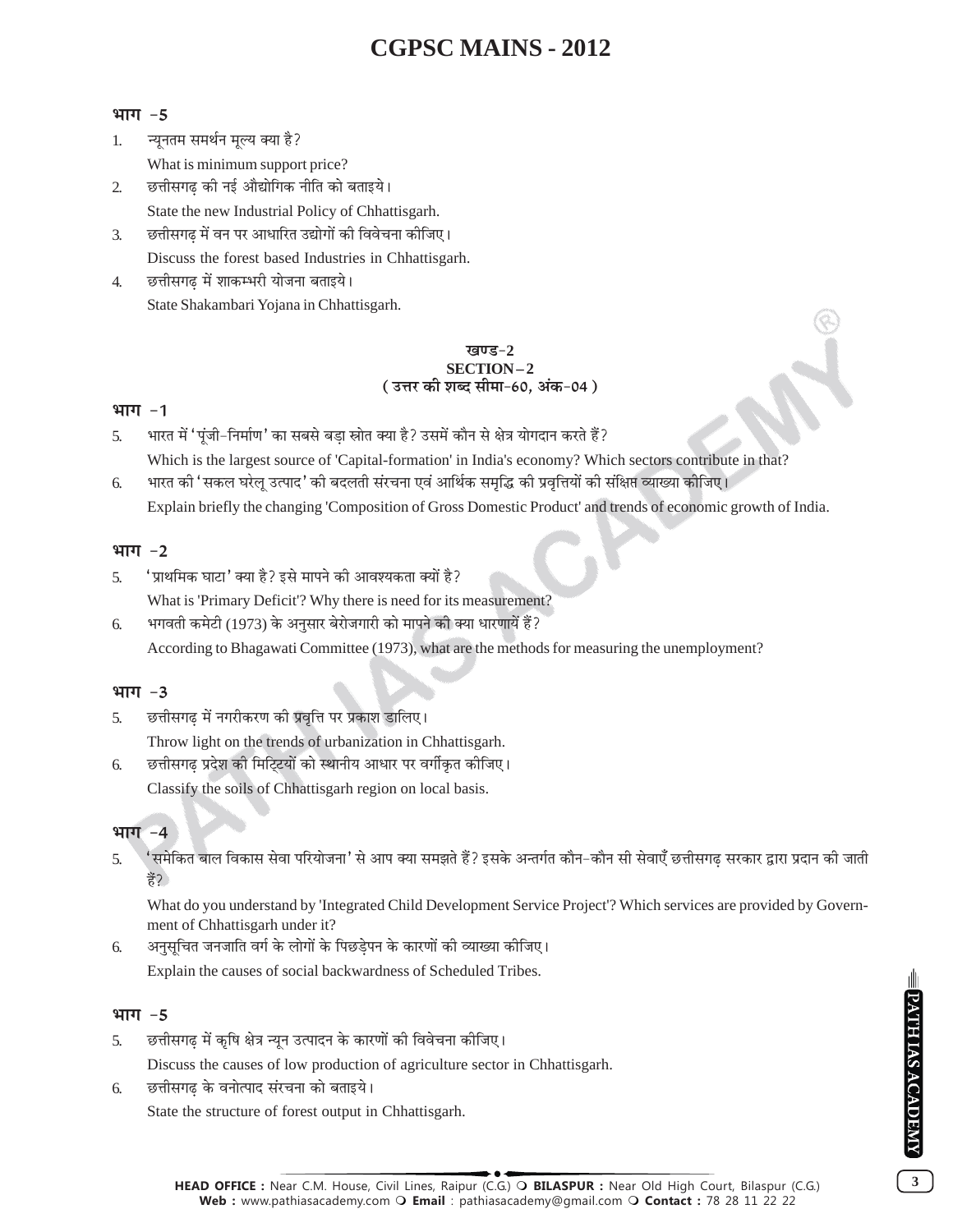#### खण्ड-3 SECTION-3 ( उत्तर की शब्द सीमा-100, अंक-08 )

#### भाग $-1$

भारत में राजकोषीय घाटा में सुधार करने के लिए क्या उपाय सुझाये जा सकते हैं?  $\tau$ What measures can be suggested to improve the fiscal deficit in India?

### भाग -2

भारत में वर्ष 1991 में आर्थिक सुधारों की आवश्यकता क्यों थी? समझाइये।  $\tau$ Why was need of economic reforms in India in the year 1991? Explain.

#### $4TTT - 3$

छत्तीसगढ़ राज्य के वनों का प्रशासकीय दृष्टि से वर्गीकरण कीजिए एवं राज्य की वन नीति का वर्णन कीजिए।  $\tau$ Clss ify the forest of Chhattisgarh State in administrative manner and describe forest policy of the State.

#### भाग -4

छत्तीसगढ द्वितीय राज्य वित्त आयोग के अंतरिम प्रतिवेदन का सुझाव क्या है? स्थानीय निकाय इससे किस प्रकार लाभान्वित होंगे।  $\tau$ What is the recommendation of Interim Report of the Chhattisgarh Second State Finance Commission? How the Local Self Governments will be benefitted?

#### भाग $-5$

छत्तीसगढ़ में लौह–अयस्क का उत्पादन एवं वितरण का उल्लेख कीजिए।  $\tau$ Describe the production and distribution of Iron-ore in Chhattisgarh.

#### खण्ड−4

### **SECTION-4** ( उत्तर की शब्द सीमा-250, अंक-20 ) ( इस खण्ड में विभिन्न भागों से कुल 03 प्रश्न दिए जाएंगे। अभ्यर्थी को इनमें से कोई 02 उत्तर देने होंगे )

#### भाग -1

रूपये की परिवर्तनशीलता से आप क्या समझते हैं? चालू एवं पूंजी खाते के संदर्भ में उसे स्पष्ट कीजिए।  $\mathbf{8}$ 

What do you understand by convertibility of the Rupee? Clarify it in the context of current and capital accounts.

#### भाग  $-2$

भारत में वित्त–आयोग किस प्रकार संघ व राज्यों में समन्वय का प्रयास करता है? किन मामलों ने इसका अत्यधिक ध्यान आकर्षित किया है? चर्चा  $\mathsf{R}$ कोजिए।

How does the Finance Commission try to coordinate between the union and the states in India? Which matters have invited its atmost attentions in the recent pass? Discuss.

#### भाग $-4$

'राष्ट्रीय कृषि एवं ग्रामीण विकास बैंक' (NABARD) के द्वारा छत्तीसगढ़ में कृषि एवं ग्रामीण विकास में किये गये योगदान को बताइये । 8. Explain the Contribution made by NABARD (National Bank for Agriculture and Rural Development) for the development of agriculture and rural development in Chhattisgarh.

PATH IAS ACADEMY